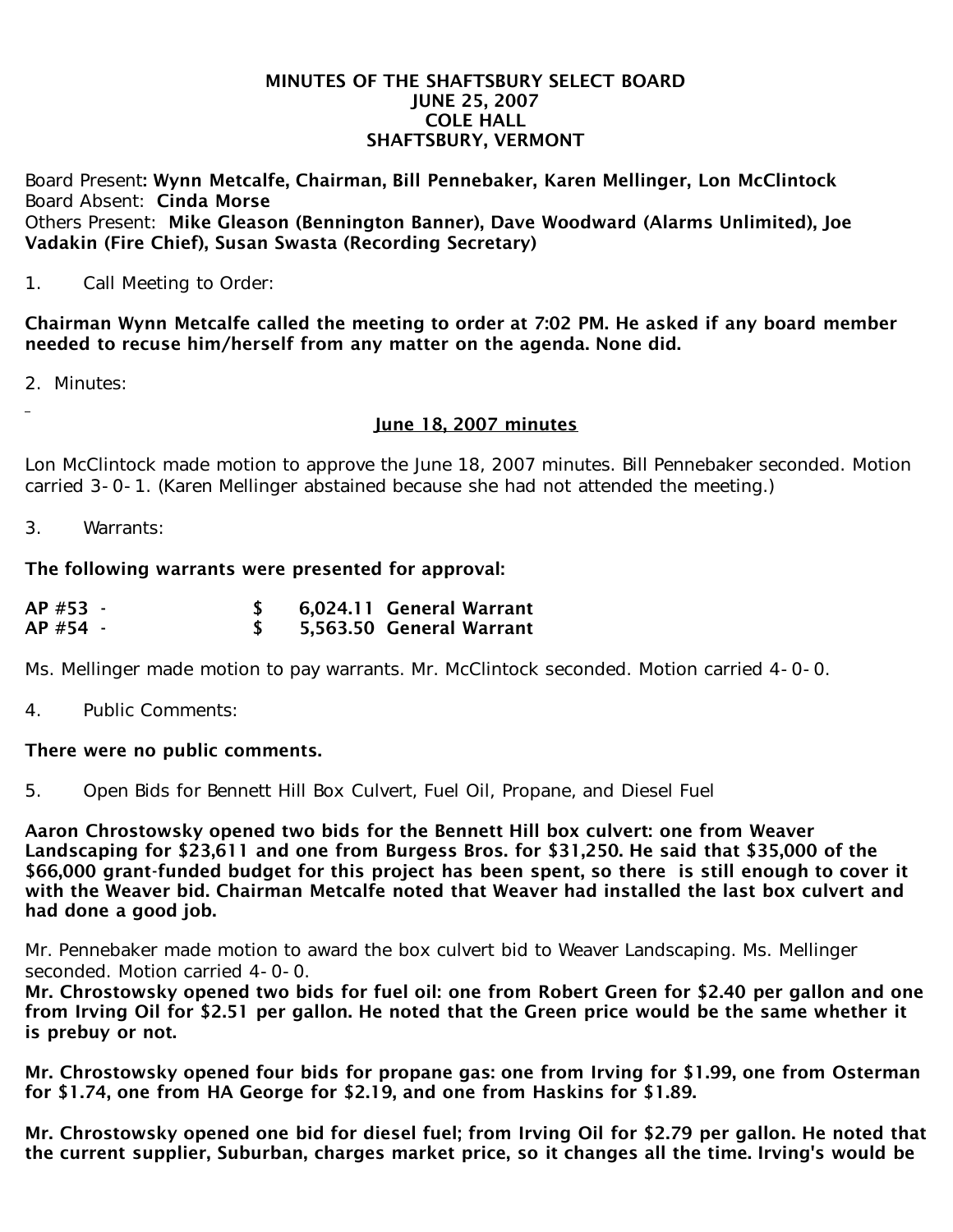a set price. They would provide a free storage tank, as does the current supplier, but the tanks would have to be switched.

## Chairman Metcalfe said that switching would be a lot of work. He asked Mr. Chrostowsky to get an average price for diesel from the current provider and report back next week.

Ms. Mellinger made motion to approve the contract with Green for fuel oil. Mr. Pennebaker seconded. Motion carried 4-0-0.

Mr. Pennebaker made motion to approve the contract with Osterman for propane. Ms. Mellinger seconded. Motion carried 4-0-0.

6. Fire Station Alarm System:

Fire Chief Joe Vadakin came forward to report on problems with the alarm system at the north fire station. He said that it was 20-25 years old. They are concerned about the amount being paid to Tyco for annual service and inspections, which totals almost \$2000 a year.

There have been problems with Tyco sending bills for unknown reasons and not responding to inquiries. In addition, Tyco has been making 2:00 or 3:00 AM calls con-cerning the North Station alarm every night for weeks. They refuse to call during the day and do not respond to calls about any of these issues. Chief Vadakin recommended shopping around for a new supplier, since the alarm system is old and Tyco is not responsive.

Dave Woodard of Alarms Unlimited, a Shaftsbury resident, came forward to address the Board. He stated that he had worked for Tyco but left because of its poor service, and is setting up his own business. He offered to provide new communicators at both fire stations at no charge and to provide service and inspections at a much lower price. Mr. Woodard passed out pricing information.

He stated that he would not call during the night unless it were an emergency, but would wait to call in the morning. Mr. McClintock asked for references, and Mr. Woodard replied that he provides alarm service for the Town school, the Bennington Elks and American Legion, West Mountain Animal Hospital, and the arts center.

Ms. Mellinger made motion to contract with Alarms Unlimited to take over monitoring of the fire department alarm systems. Mr. Pennebaker seconded.

Mr. McClintock amended the motion to include having Mr. Chrostowsky check Mr. Woodard's references and discuss them with Chief Vadakin before awarding the contract. Motion carried 4-0-0.

7. Sidewalk Update:

Mr. Chrostowsky stated that they have received the sidewalk design from ESPC, and that Road Foreman Ron Daniels has commented on it. He showed the plans to Board members. Mr. Chrostowsky noted that tax map data, culverts, and catch basins will be added to the plans. ESPC also needs to know the maximum size of truck that will be using Cleveland Avenue, so they can calculate a turning radius to accommodate.

There was discussion about a Cleveland Avenue culvert that is on one side of the road but not the other. Mr. Daniels does not think it needs to be replaced. Chairman Metcalfe suggested contacting local residents to ask if there are drainage problems there.

Mr. Chrostowsky passed out the updated project timeline. Ms. Mellinger said she thought there had been more meetings scheduled and asked him to check on that. She asked if anyone other than the Sidewalk Committee needs to review it. The Board decided that other boards and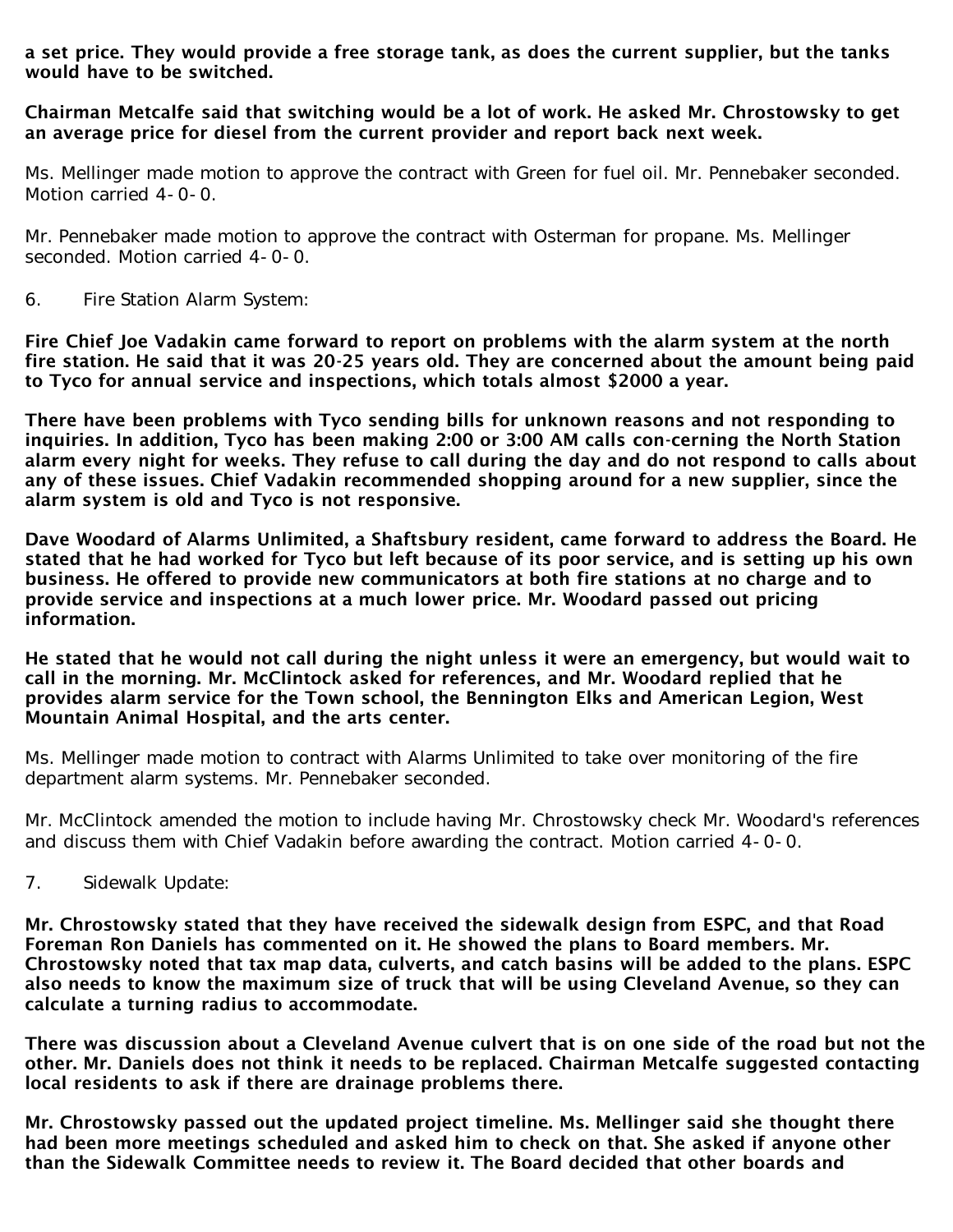committees will be sent notices when the Sidewalk Committee meets.

Another sidewalk grant application will be submitted before the August deadline for fencing, benches, and bike racks. They will need to get pricing on these items.

8. Work Camp:

Chairman Metcalfe stated that Bob Carter and Rick Gauthier will serve on a work camp committee. He asked for suggestions for others to serve.

Mr. Chrostowsky has heard from Dave Peebles from the Department of Corrections about setting up a visit to the St. Johnsbury work camp. Mr. Peebles suggested meeting with the camp superintendent and with the Swanton Town Manager. Swanton had voted against the camp and would provide an alternate viewpoint. Mr. Peebles recommended thinking about prospective sites and benefits. Mr. McClintock suggested contacting the state police barracks near the camp to hear their views on impacts.

9. Brownell Junkyard Permit:

Chairman Metcalfe reported that Zoning Administrator Tony Zazzaro had made sure Brownell was in compliance with all requirements, and had submitted a letter to that effect. Mr. McClintock asked to see the letter and it was given to him. He noted that there are times when material is visible over the top of the fence.

Chairman Metcalfe stated that Brownell has acquired a crusher since the last contract, and that occasionally things pile up awaiting the crusher. He said that things change on a day to day basis there. There have been no complaints or violations.

Ms. Mellinger made motion to approve the Brownell Junkyard permit, with the same stipulations as last time. Mr. Pennebaker seconded. Motion carried 3-0-1. (Mr. McClintock abstained.)

Chairman Metcalfe asked that it be noted for the record that Cinda Morse would have recused herself from the Brownell discussion and decision if she had been present.

10. Other Business:

Mr. Pennebaker reported that he has discussed his modeling for methane remediation with Buzz Surwillo, who seems enthusiastic about the plan. Mr. Pennebaker recommends actively pumped horizontal wells, using the current methane vent for a well. He noted that Heindel and Noyes still owes the Town on its contract, and could be asked to hook up pumps to the vent to fulfill the contract. Mr. Pennebaker and Chairman Metcalfe will meet with Mr. Surwillo at the Heindel and Noyes office.

Mr. Pennebaker said that he would like to respond to recent criticism in the newspapers about the Board decision to add a new member. Chairman Metcalfe asked that this discussion be postponed until next week, when all Board members will be present.

## Ms. Mellinger noted that the June 18 minutes state that a motion must be made to approve a retirement plan switch before July 1.

Mr. McClintock made motion to amend the insurance plan so that employees may roll over funds into the current plan. Ms. Mellinger seconded. Motion carried 4-0-0.

Ms. McClintock mentioned local participation in the recent Relay for Life.

Mr. Chrostowsky reported that he will be meeting with an Eagle Scout about a possible Howard